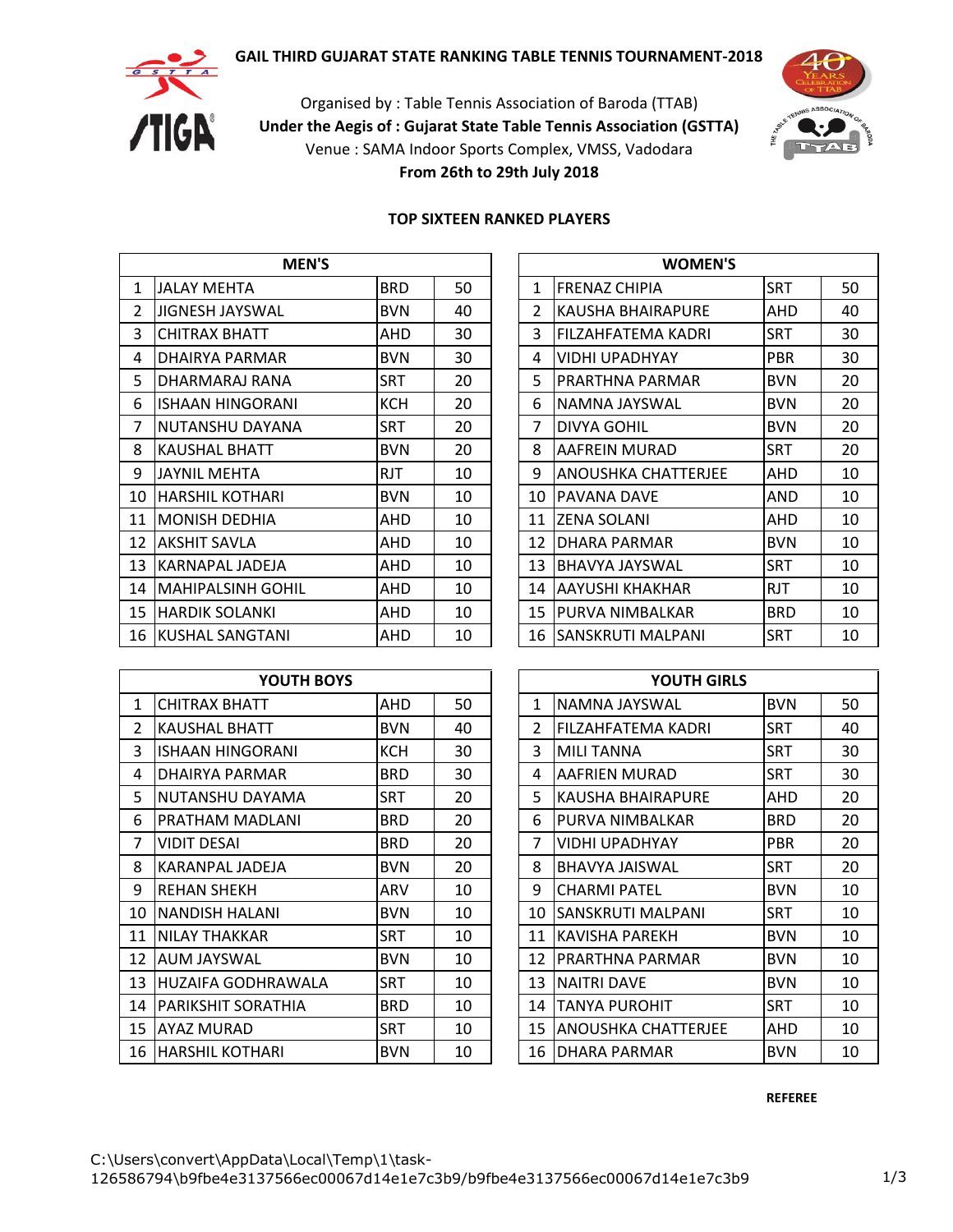# **GAIL THIRD GUJARAT STATE RANKING TABLE TENNIS TOURNAMENT-2018**



Organised by : Table Tennis Association of Baroda (TTAB) **Under the Aegis of : Gujarat State Table Tennis Association (GSTTA)** Venue : SAMA Indoor Sports Complex, VMSS, Vadodara **From 26th to 29th July 2018**



#### **TOP SIXTEEN RANKED PLAYERS**

|                | <b>JUNIOR BOYS</b>          |            |    |               | <b>JUNIOR GIRLS</b>   |            |    |
|----------------|-----------------------------|------------|----|---------------|-----------------------|------------|----|
| $\mathbf{1}$   | <b>CHITRAX BHATT</b>        | AHD        | 50 | 1             | IPRARTHNA PARMAR      | <b>BVN</b> | 50 |
| $\mathfrak{D}$ | HARSHIL KOTHARI             | <b>BVN</b> | 40 | $\mathcal{L}$ | IKAUSHA BHAIRAPURE    | AHD        | 40 |
| 3              | <b>JAYNIL MEHTA</b>         | <b>RJT</b> | 30 | 3             | ISANSKRUTI MALPANI    | <b>SRT</b> | 30 |
| 4              | <b>KARANPAL JADEJA</b>      | <b>BVN</b> | 30 | 4             | AAFREIN MURAD         | <b>SRT</b> | 30 |
| 5.             | DHAIRYA PARMAR              | AHD        | 20 | 5.            | YASHWI SHAH           | AHD        | 20 |
| 6              | <b>NANDISH HALANI</b>       | <b>BVN</b> | 20 | 6             | NAMNA JAYSWAL         | <b>BVN</b> | 20 |
| 7              | <b>SMITRAJ GOHIL</b>        | <b>BVN</b> | 20 | 7             | lFILZAHFATEMA KADRI   | <b>SRT</b> | 20 |
| 8              | <b>OUM JAYSWAL</b>          | <b>BVN</b> | 20 | 8             | <b>KAVISHA PAREKH</b> | <b>BVN</b> | 20 |
| 9              | <b>BURHANUDDIN MALUBHAI</b> | <b>SRT</b> | 10 | 9             | <b>RUTVA KOTHARI</b>  | <b>BVN</b> | 10 |
| 10             | DEVARSH H. VAGHELA          | <b>BVN</b> | 10 | 10            | <b>BHAVYA JAYSWAL</b> | <b>SRT</b> | 10 |
| 11             | ANARVA KAMDAR               | <b>BRD</b> | 10 | 11            | <b>DHARA PARMAR</b>   | <b>BVN</b> | 10 |
| 12             | <b>AYAZ MURAD</b>           | <b>SRT</b> | 10 | 12            | ANOUSHKA CHATTERJEE   | AHD        | 10 |
| 13             | IPRATHAM MADLANI            | <b>BRD</b> | 10 | 13            | <b>ICHARMI PATEL</b>  | <b>BVN</b> | 10 |
| 14             | PARAG CHANDALIA             | <b>BVN</b> | 10 | 14            | <b>NAITRI DAVE</b>    | <b>BVN</b> | 10 |
| 15             | <b>RIYAN DUTTA</b>          | AHD        | 10 | 15            | <b>HETVI RAVAL</b>    | <b>BVN</b> | 10 |
| 16             | <b>VIDIT DESAI</b>          | <b>BRD</b> | 10 | 16            | TANYA PUROHIT         | <b>SRT</b> | 10 |

| <b>JUNIOR BOYS</b> |            |    |               | <b>JUNIOR GIRLS</b>       |            |    |
|--------------------|------------|----|---------------|---------------------------|------------|----|
| T                  | AHD        | 50 | 1             | PRARTHNA PARMAR           | <b>BVN</b> | 50 |
| IARI               | <b>BVN</b> | 40 | $\mathcal{P}$ | KAUSHA BHAIRAPURE         | AHD        | 40 |
|                    | <b>RJT</b> | 30 | 3             | SANSKRUTI MALPANI         | <b>SRT</b> | 30 |
| )EJA               | <b>BVN</b> | 30 | 4             | AAFREIN MURAD             | <b>SRT</b> | 30 |
| MAR                | AHD        | 20 | 5.            | YASHWI SHAH               | AHD        | 20 |
| ۹NI                | <b>BVN</b> | 20 | 6             | NAMNA JAYSWAL             | <b>BVN</b> | 20 |
| L                  | <b>BVN</b> | 20 | 7             | FILZAHFATEMA KADRI        | <b>SRT</b> | 20 |
|                    | <b>BVN</b> | 20 | 8             | <b>KAVISHA PAREKH</b>     | <b>BVN</b> | 20 |
| N MALUBHAI         | <b>SRT</b> | 10 | 9             | RUTVA KOTHARI             | BVN        | 10 |
| AGHELA             | <b>BVN</b> | 10 | 10            | <b>BHAVYA JAYSWAL</b>     | <b>SRT</b> | 10 |
| DAR.               | <b>BRD</b> | 10 | 11            | DHARA PARMAR              | <b>BVN</b> | 10 |
|                    | <b>SRT</b> | 10 | 12            | IANOUSHKA CHATTERJEE      | AHD        | 10 |
| DLANI              | <b>BRD</b> | 10 | 13            | <b>CHARMI PATEL</b>       | <b>BVN</b> | 10 |
| )ALIA              | <b>BVN</b> | 10 | 14            | <b>NAITRI DAVE</b>        | BVN        | 10 |
|                    | AHD        | 10 | 15            | <b>HETVI RAVAL</b>        | BVN        | 10 |
|                    | <b>BRD</b> | 10 |               | <b>16   TANYA PUROHIT</b> | <b>SRT</b> | 10 |

|              | <b>SUB JUNIOR BOYS</b>      |            |    |                | <b>SUB JUNIOR GIRLS</b> |            |    |
|--------------|-----------------------------|------------|----|----------------|-------------------------|------------|----|
| $\mathbf{1}$ | PRATHAM MADLANI             | <b>BRD</b> | 50 | 1              | NAMNA JAYSWAL           | <b>BVN</b> | 50 |
| 2            | <b>BURHANUDDIN MALUBHAI</b> | <b>SRT</b> | 40 | $\overline{2}$ | <b>CHARMI PATEL</b>     | <b>BVN</b> | 40 |
| 3            | IHARSH D PATEL              | AHD        | 30 | 3              | TANYA PUROHIT           | <b>SRT</b> | 30 |
| 4            | <b>VIVEK MAKWANA</b>        | <b>BVN</b> | 30 | 4              | AAFRIEN MURAD           | <b>SRT</b> | 30 |
| 5.           | DEVARSH H VAGHELA           | <b>BVN</b> | 20 | 5              | IHARSHI KINKHABWALA     | SRT        | 20 |
| 6            | <b>MANN JOSHI</b>           | <b>BVN</b> | 20 | 6              | <b>MILI TANNA</b>       | <b>SRT</b> | 20 |
| 7            | IPRERAK KARIYA              | <b>PBR</b> | 20 | 7              | <b>NAITRI DAVE</b>      | <b>BVN</b> | 20 |
| 8            | <b>SHLOK MALPANI</b>        | <b>SRT</b> | 20 | 8              | KAVISHA PAREKH          | <b>BVN</b> | 20 |
| 9            | <b>DHRUV BUDHEDEO</b>       | <b>BRD</b> | 10 | 9              | IKRISHA RAVAL           | <b>SRT</b> | 10 |
| 10           | <b>SHLOK BAJAJ</b>          | <b>SRT</b> | 10 | 10             | <b>IKHUSHI JADAV</b>    | <b>BVN</b> | 10 |
| 11           | MAANAS KATARIA              | AHD        | 10 | 11             | <b>SAKSHI NAVANI</b>    | <b>BRD</b> | 10 |
| 12           | <b>NAKUL S PATEL</b>        | ARV        | 10 | 12             | <b>RUTVA KOTHARI</b>    | <b>BVN</b> | 10 |
| 13           | IABHIMANYU DAHIYA           | AHD        | 10 | 13             | <b>SHELI PATEL</b>      | <b>BRD</b> | 10 |
| 14           | <b>RUSHAN JAM</b>           | <b>RJT</b> | 10 | 14             | <b>VIBHUTI JOSHI</b>    | <b>BVN</b> | 10 |
| 15           | <b>RUDHRA RATHOD</b>        | <b>BVN</b> | 10 | 15             | AASHNA MULCHANDANI      | AHD        | 10 |
| 16           | ISMITRAJ GOHIL              | <b>BVN</b> | 10 | 16             | JAANYA PARIKH           | AHD        | 10 |

|    | <b>SUB JUNIOR GIRLS</b> |            |    |
|----|-------------------------|------------|----|
| 1  | NAMNA JAYSWAL           | <b>BVN</b> | 50 |
| 2  | <b>CHARMI PATEL</b>     | <b>BVN</b> | 40 |
| 3  | <b>TANYA PUROHIT</b>    | SRT        | 30 |
| 4  | AAFRIEN MURAD           | SRT        | 30 |
| 5  | HARSHI KINKHABWALA      | SRT        | 20 |
| 6  | <b>MILI TANNA</b>       | <b>SRT</b> | 20 |
| 7  | <b>NAITRI DAVE</b>      | <b>BVN</b> | 20 |
| 8  | KAVISHA PAREKH          | BVN        | 20 |
| 9  | KRISHA RAVAL            | <b>SRT</b> | 10 |
| 10 | KHUSHI JADAV            | BVN        | 10 |
| 11 | SAKSHI NAVANI           | BRD        | 10 |
| 12 | RUTVA KOTHARI           | <b>BVN</b> | 10 |
| 13 | <b>SHELI PATEL</b>      | BRD        | 10 |
| 14 | VIBHUTI JOSHI           | <b>BVN</b> | 10 |
| 15 | AASHNA MULCHANDANI      | AHD        | 10 |
| 16 | JAANYA PARIKH           | AHD        | 10 |

**REFEREE**